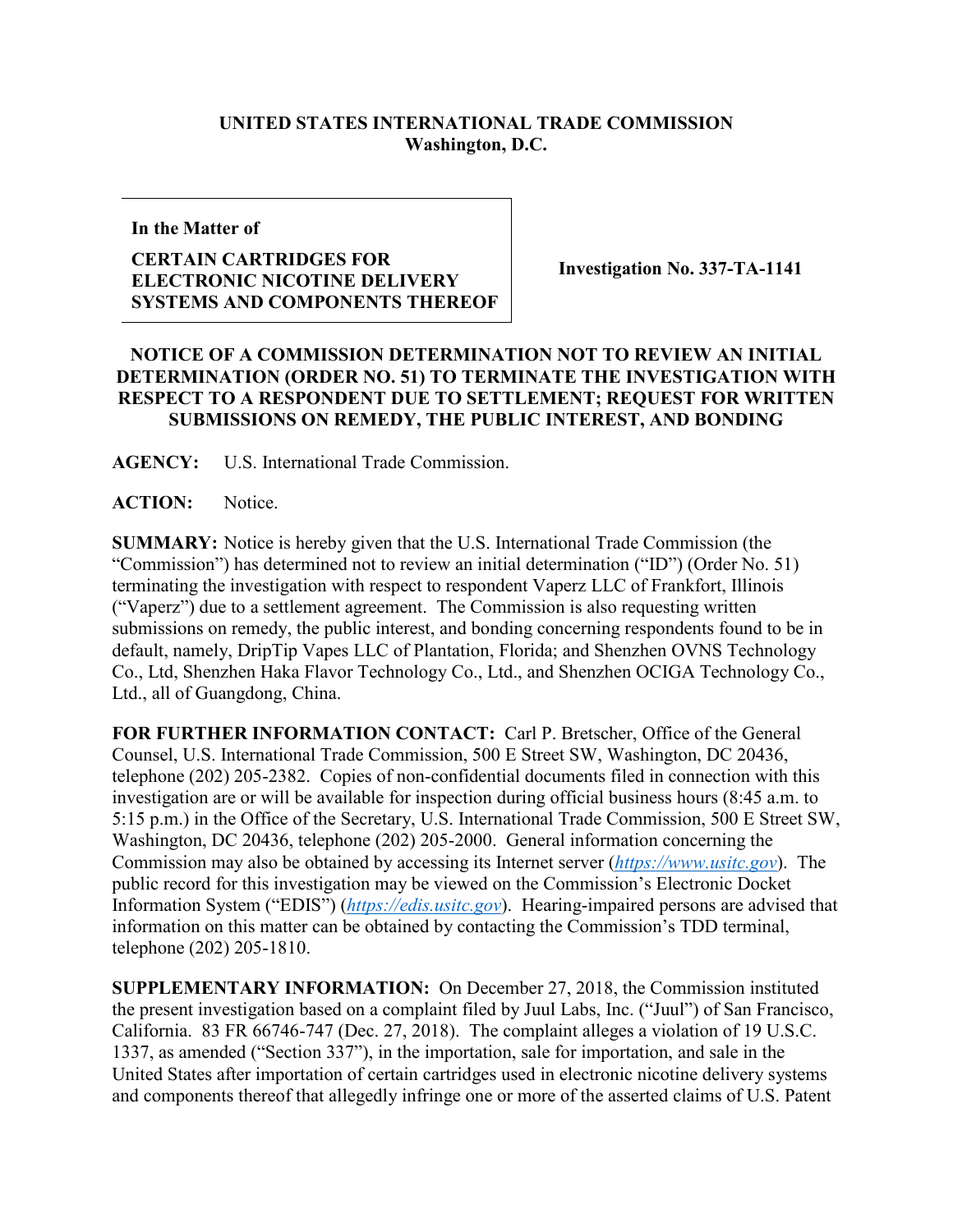Nos. 10,058,129; 10,104,915; 10,111,470; 10,117,465; and 10,117,466. *Id*. The complaint also alleges the existence of a domestic industry. *Id*. The notice of investigation named 23 respondents. *Id*. The Office of Unfair Import Investigations ("OUII") was also named as a party. *Id*.

Ton May 3, 2019, the presiding administrative law judge ("ALJ") found four respondents in default, namely, DripTip Vapes LLC, Shenzhen OVNS Technology Co., Ltd, Shenzhen Haka Flavor Technology Co., Ltd., and Shenzhen OCIGA Technology Co., Ltd. (collectively, "the Defaulting Respondents"). Order No. 26 (May 3, 2019), *not rev'd*, Comm'n Notice (May 31, 2019). On September 9, 2019, Juul filed a Declaration Seeking Immediate Relief Against Defaulting Respondents. On September 19, 2019, OUII filed a response opposing Juul's declaration as premature and stating that any requested relief should be deferred until the end of the investigation. The Commission finds Juul's declaration is moot.

The Commission terminated the investigation with respect to the other 18 respondents due to settlement agreements or consent orders. *See* Order Nos. 46-50 (Nov. 18, 2019), *not rev'd*, Comm'n Notice (Dec. 16, 2019); Order No. 44 (Sept. 18, 2019), *not rev'd*, Comm'n Notice (Oct. 15, 2019); Order No. 34 (June 14, 2019), *not rev'd*, Comm'n Notice (July 10, 2019); Order No. 30 (May 15, 2019), *not rev'd*, Comm'n Notice (June 12, 2019); Order No. 25 (April 18, 2019), *not rev'd*, Comm'n Notice (May 15, 2019); Order Nos. 19-21 (Apr. 10, 2019), *not rev'd*, Comm'n Notice (May 7, 2019); Order Nos. 15, 16 (Mar. 12, 2019), *not rev'd*, Comm'n Notice (Mar. 26, 2019); Order Nos. 13, 14 (Feb. 28, 2019), *not rev'd*, Comm'n Notice (Mar. 26, 2019).

On November 22, 2019, Juul and the remaining respondent, Vaperz, jointly moved to terminate the investigation with respect to Vaperz based on a settlement agreement. On December 4, 2019, OUII filed a response supporting the motion to terminate.

On December 5, 2019, the ALJ issued the subject ID (Order No. 51) granting the joint motion to terminate the investigation with respect to Vaperz. The ID finds that the joint motion complied with the requirements of 19 CFR 210.21(a)(2) and 210.21(b)(1), including the provision of a public version of each settlement agreement and a statement that there are no other agreements, written or oral, express or implied, between the parties concerning the subject matter of this investigation. Order No. 51 at 2-3 (Dec. 5, 2019). The ID also finds that the settlement agreement does not adversely impact the public interest, which generally favors settlement. *Id*. The ID also finds there are no other active parties in this investigation; thus, the proceedings before the ALJ are terminated. *Id.* No petitions to review the subject ID were filed.

On December 12, 2019, Juul renewed its request for relief against the Defaulting Respondents, as set forth in its September 9, 2019, declaration.

The Commission has determined not to review the subject ID and has further determined to request briefing on the issues of remedy, bonding, and the public interest.

Section 337(g)(1) (19 U.S.C. 1337(g)(1)) and Commission Rule 210.16(c) (19 CFR 210.16(c)) direct the Commission, upon request, to issue a limited exclusion order or a cease and desist order or both against a respondent found in default, unless after consideration of the public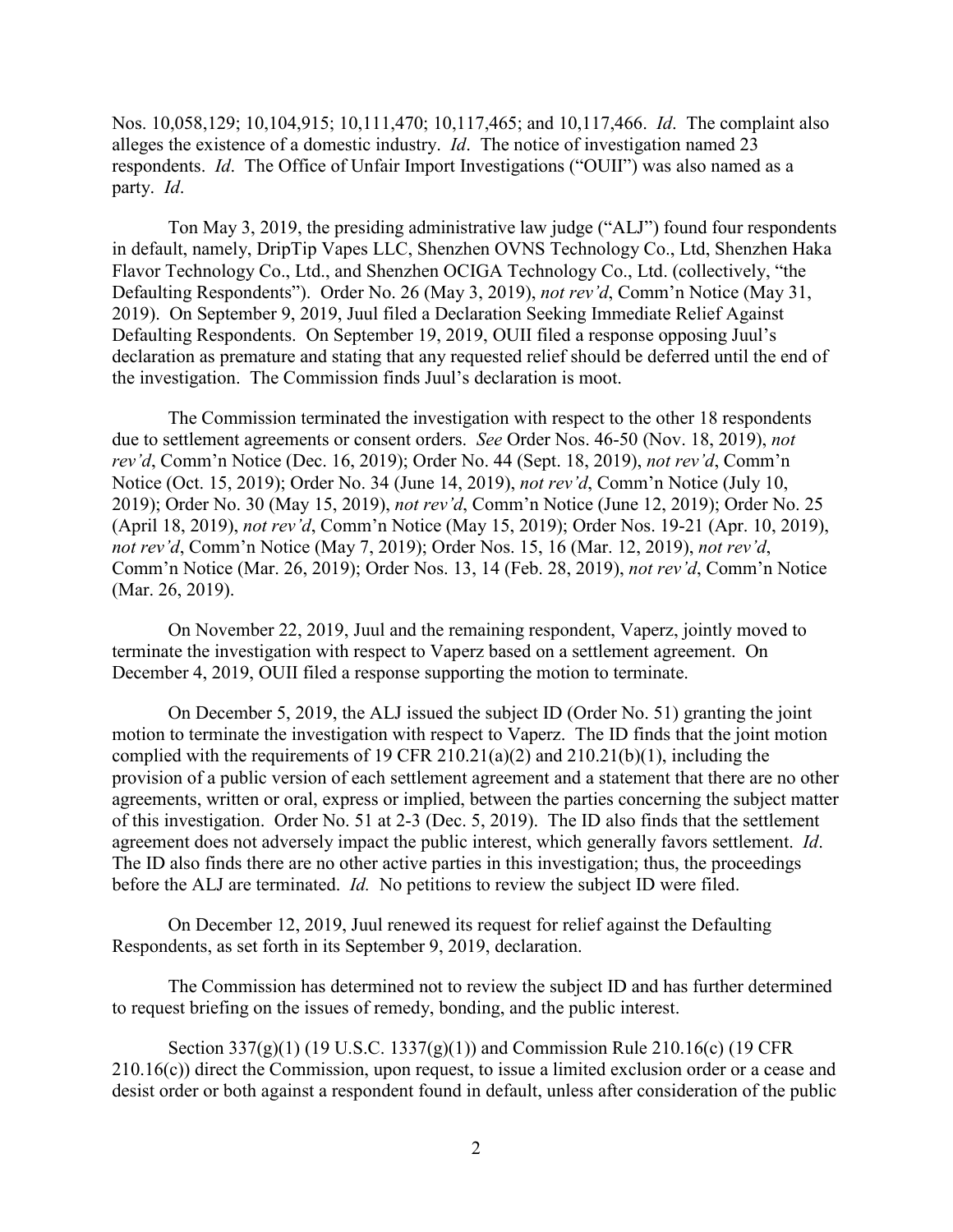interest factors in Section  $337(g)(1)$ , it finds that such relief should not issue. Accordingly, in connection with the final disposition of this investigation, the Commission is interested in receiving written submissions that address the form of remedy, if any, that should be ordered with respect to the Defaulting Respondents, identified above. If a party seeks exclusion of an article from entry into the United States for purposes other than entry for consumption, the party should so indicate and provide information establishing that activities involving other types of entry either are adversely affecting it or likely to do so. For background, *see Certain Devices for Connecting Computers via Telephone Lines*, Inv. No. 337-TA-360, USITC Pub. No. 2843, Comm'n Op. at 7-10 (December 1994).

When the Commission contemplates some form of remedy, it must consider the effects of that remedy upon the public interest. The factors the Commission will consider include the effect that an exclusion order and/or cease and desist orders would have on (1) the public health and welfare, (2) competitive conditions in the U.S. economy, (3) U.S. production of articles that are like or directly competitive with those that are subject to investigation, and (4) U.S. consumers. The Commission is therefore interested in receiving written submissions that address the aforementioned public interest factors in the context of this investigation.

If the Commission orders some form of remedy, the U.S. Trade Representative, as delegated by the President, has 60 days to approve or disapprove the Commission's action. *See* Presidential Memorandum of July 21, 2005, 70 FR 43251 (July 26, 2005). During this period, the subject articles would be entitled to enter the United States under bond, in an amount determined by the Commission and prescribed by the Secretary of the Treasury. The Commission is therefore interested in receiving submissions concerning the amount of the bond that should be imposed if a remedy is ordered.

*Written Submissions*: Parties to the investigation, interested government agencies, and any other interested parties are encouraged to file written submissions on the issues of remedy, the public interest, and bonding.

Complainants and OUII are requested to submit proposed remedial orders for the Commission's consideration. Complainants are also requested to state the date that the asserted patents expire, the HTSUS numbers under which the accused products are imported, and to supply the names of known importers of the products at issue in this investigation. The written submissions regarding remedy, bonding, and the public interest and proposed remedial orders must be filed no later than close of business on **January 13, 2020**. Reply submissions must be filed no later than the close of business on **January 20, 2020**. No further submissions on these issues will be permitted unless otherwise ordered by the Commission.

Persons filing written submissions must file the original document electronically on or before the deadlines stated above and submit eight (8) true paper copies to the Office of the Secretary pursuant to Section 210.4(f) of the Commission's Rules of Practice and Procedure (19 CFR 210.4(f)). Submissions should refer to the investigation number ("Inv. No. 337-TA-1141") in a prominent place on the cover page and/or the first page. (*See* Handbook on Filing Procedures, *[https://www.usitc.gov/documents/handbook\\_on\\_filing\\_procedures.pdf](https://www.usitc.gov/documents/handbook_on_filing_procedures.pdf)*). Persons with questions regarding filing should contact the Secretary at  $(202)$  205-2000.